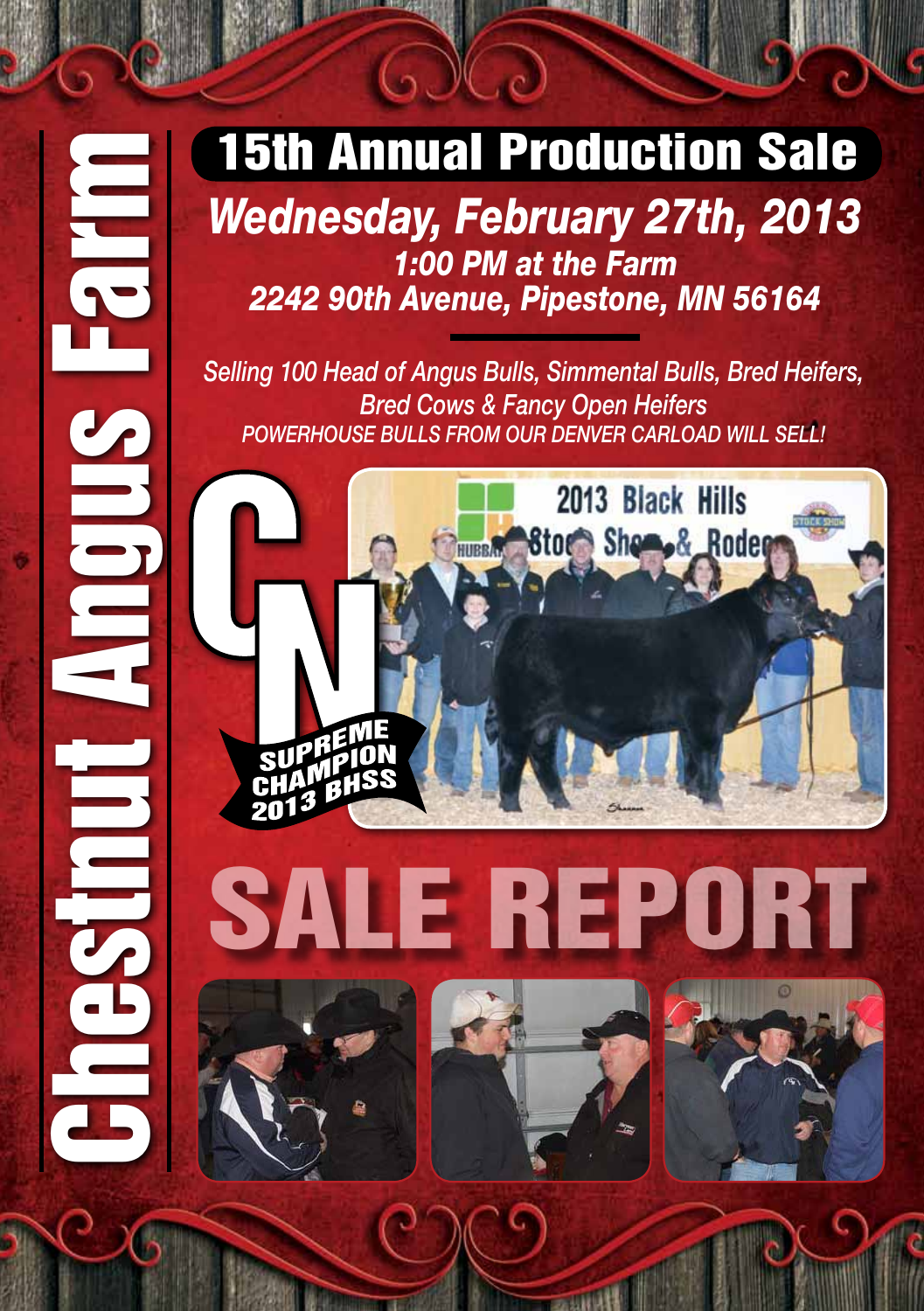

Chestnut Angus Farm celebrated the 15th Annual Production Sale with a large crowd and a picture perfect Feb day in Minnesota. Glen and Sherri Johnson and family along with guest breeders of Craig & Angie Raatz & family once again rolled out the red carpet of hospitality for fellow breeders along with new and repeat customers. One of the highlight of the sale offering was the Chestnut Angus Denver Carload that was well received by the buying crowd.



## 14 CN Final Product 722

Connealy Final Product x CN Heather 059 Herd Sire Prospect Buyer: Dave Lesegrau, Meadow, SD

#### *Sold for \$9,000*

### 27 CN Stimulus 392

Connealy Stimulus 8419 x T&S Miss Band C60 Herd Sire Prospect Buyer: John Simons, Enning, SD

# *Sold for \$8,500*



#### 3 CN Final Product PF 132

Connealy Final Product x Chestnut PF Beauty 088 Herd Sire Prospect Buyer: Webb Ranch LLC, Isabel, SD

#### *Sold for \$8,000*

## 55 Chestnut Daisey Beauty 22

Connealy Final Product x CN Daisey Beauty 022 Open Heifer Buyer: Jeff Fruhling, Homer, IL

#### *Sold for \$8,000*

**15th Annual Production Sale** 

Pipestone, Minnesota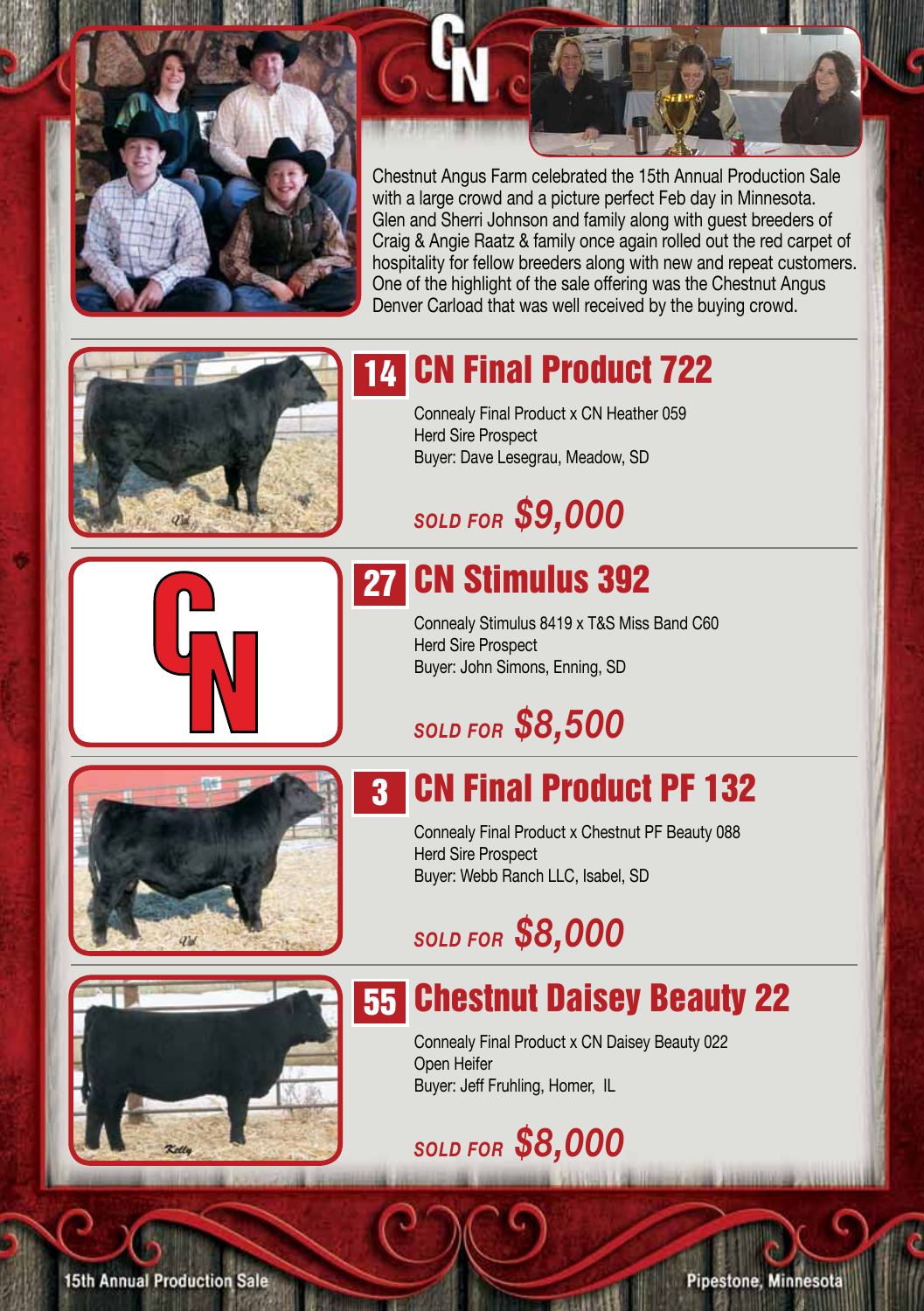

## 62 Chestnut Fortune 250

Connealy Stimulus 8419 x Chestnut Fortune 9159 Open Heifer Buyer: Paul Fehrman, Lake Benton, MN

**TELESIA** 

#### *Sold for \$6,750*

## 5 CN Over The Limit 202

JAF Over the Limit 14U x CN Princess 429 617 Herd Sire Prospect Buyer: Lance Hoffman, Wheatland, ND

### *Sold for \$6,500*



## 19 Chestnut Rocky 368

VAR Rocky 80029 x CN Blackbird 618 Herd Sire Prospect Buyer: Mark Hiniker, Pipestone, MN

### *Sold for \$6,500*





#### 56 Chestnut SC Beauty 25

Connealy Final Product x CN SC Beauty 091 Open Heifer Buyer: Paul Fehrman, Lake Benton, MN

#### *Sold for \$5,750*

#### **4 CN Over The Limit 142**

JAF Over the Limit 14U x CN Blackcap 717 Herd Sire Prospect Buyer: West Ridge Angus, Ward, SD

*Sold for \$5,500*

**15th Annual Production Sale** 

Pipestone, Minnesota